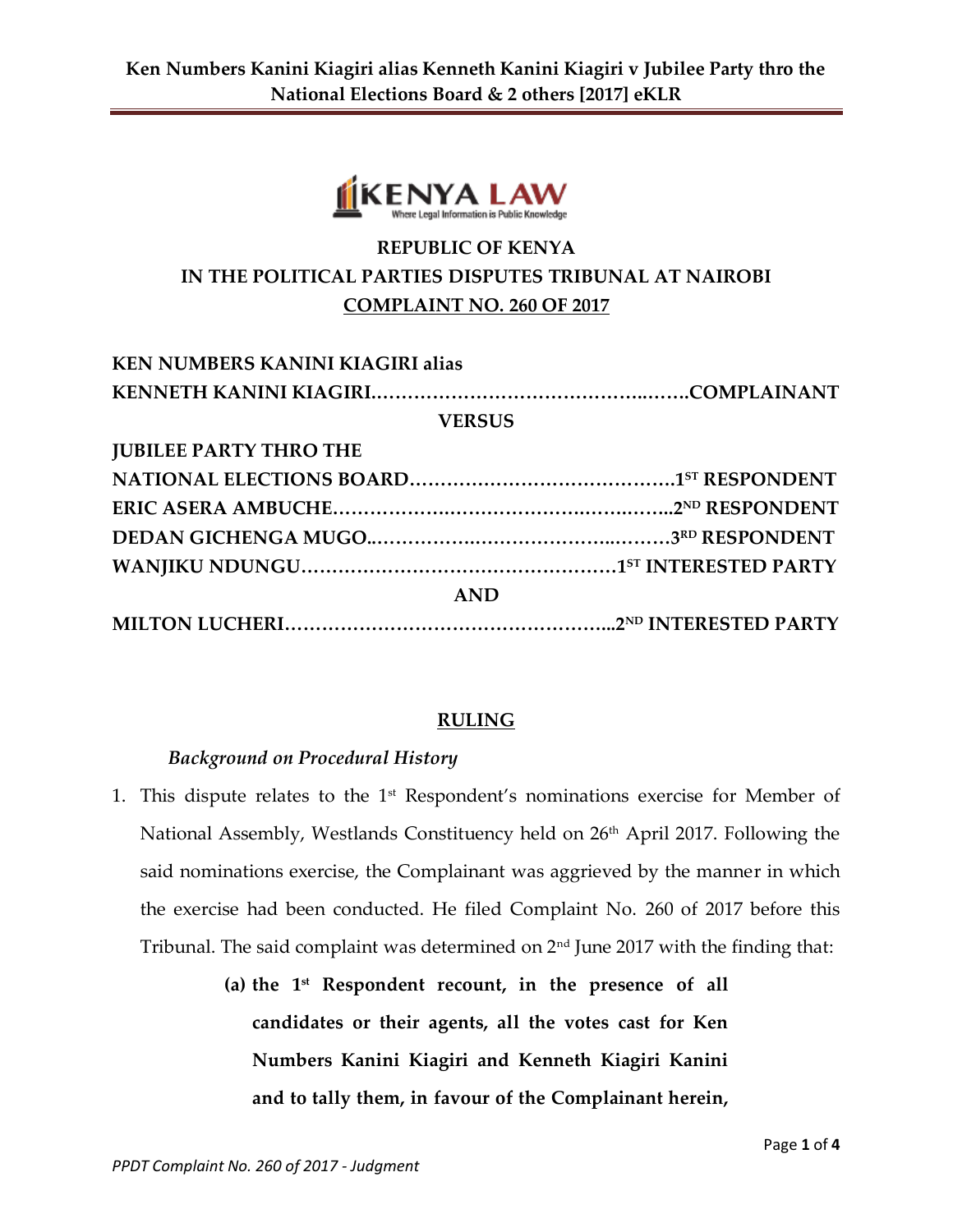**in determining the 1st Respondent's candidate for Member of National Assembly, Westlands Constituency within 24 hours from the pronouncement of the said judgment;**

- **(b) In default of order (a) above, the 1st Respondent organize and conduct a fresh nomination exercise for for member of national assembly, Westlands Constituency within the next 72 hours from the pronouncement of the judgment.**
- 2. Following this decision, the parties to the Complaint found that a recount was untenable, because the ballot papers and electoral materials had been destroyed. The 1<sup>st</sup> Respondent in compliance with our orders, commenced the preparation for a fresh nomination exercise which was to be held on  $7<sup>th</sup>$  June, 2017. A circular and Short Message Service (SMS) texts were circulated to this effect to several persons including the proposed interested parties.
- 3. The two proposed Interested Parties aver that as a result of said SMS communication, they incurred enormous expenses in preparing for the intended repeat nomination. It is their contention that as a result, they accrued a legitimate expectation that they would get a chance to participate in the repeat polls. However, their legitimate expectation was soon thwarted because the repeat polls were never conducted. Upon enquiry, the two proposed Interested Parties learnt that the matter had been settled among the parties to the initial dispute so that fresh nominations would no longer be necessary. The 1<sup>st</sup> Respondent did not bother to communicate this development formally to the two intended interested parties.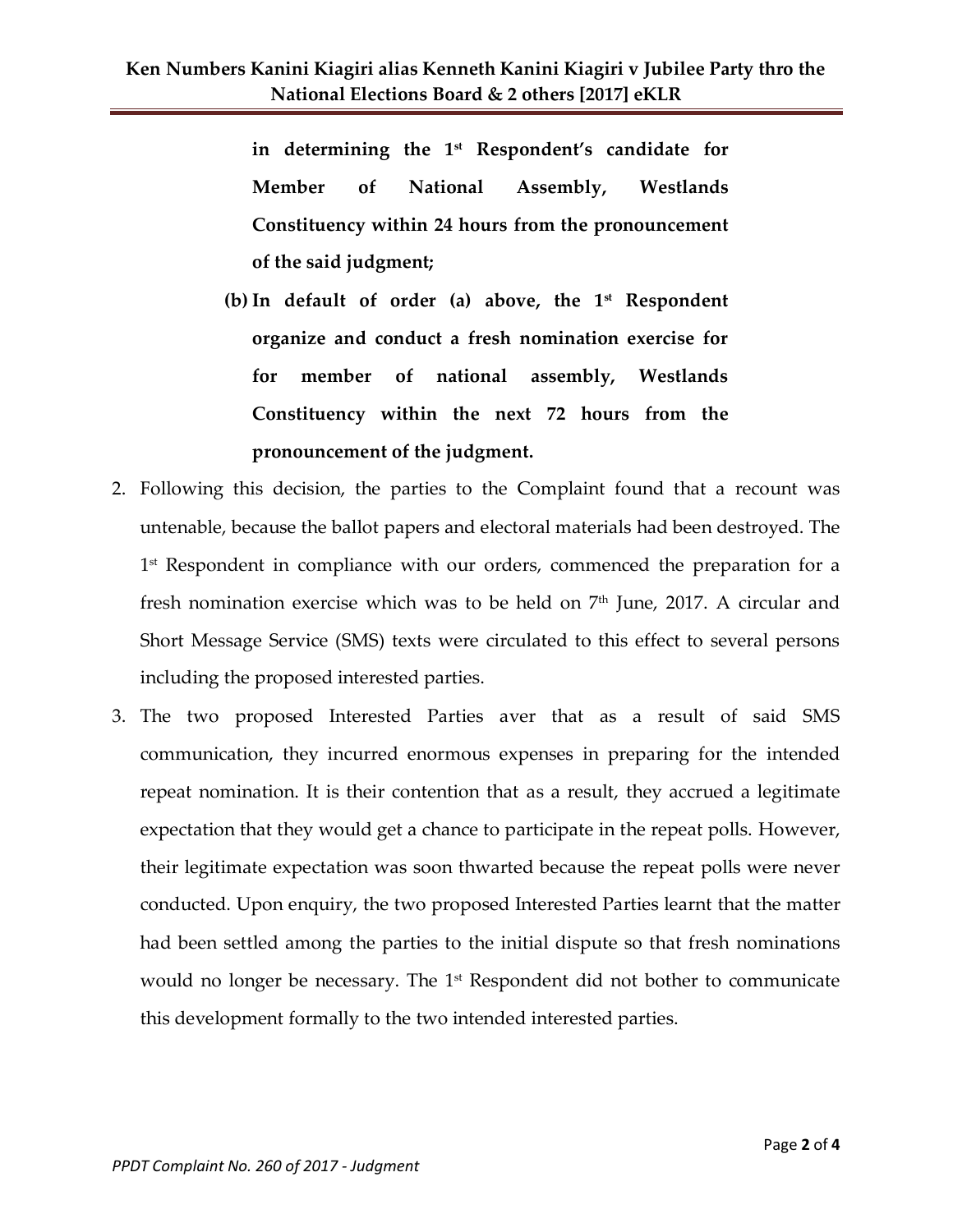## **Ken Numbers Kanini Kiagiri alias Kenneth Kanini Kiagiri v Jubilee Party thro the National Elections Board & 2 others [2017] eKLR**

- 4. The two intended Interested Parties now seek orders compelling the 1<sup>st</sup> Respondent to undertake a fresh party primary for the position of Member of National Assembly, Westlands Constituency.
- 5. The 3rd Respondent opposed the application and submitted that the orders of 2nd June, 2017 had been compromised by the consent entered between him and the Complainant herein while proceeding with their IDRM process. He contended that the consent which had been lodged with the party superseded the need for the  $1<sup>st</sup>$ Respondent to conduct any primaries and that the only shortfall was that the parties did not return to this Tribunal to record their consent.
- 6. It was further submitted that at the stage of the said consent the proposed Interested Parties were no longer party to the dispute having contended with the initial IDRM process which led to the Complaint No. 260 of 2017 being filed.

#### *Analysis*

- 7. Section 40(2) of the Political Parties Act 2011 requires that before a matter is determined by the PPDT, the party's internal dispute resolution mechanism must have been instituted. This premise finds basis in Article 159 of the Constitution which requires this Tribunal to promote alternative means of dispute resolution including reconciliation, mediation and arbitration. Thus, this Tribunal is inclined to uphold such consent as determined by the parties to the suit in order to institutionalize internal party dispute resolution mechanisms as well as promote cohesion among party members.
- 8. Further, we note that Chapter XV of the  $1<sup>st</sup>$  Respondent's Nomination Rules provides for consensus as a method of conducting a party primary in the following terms: